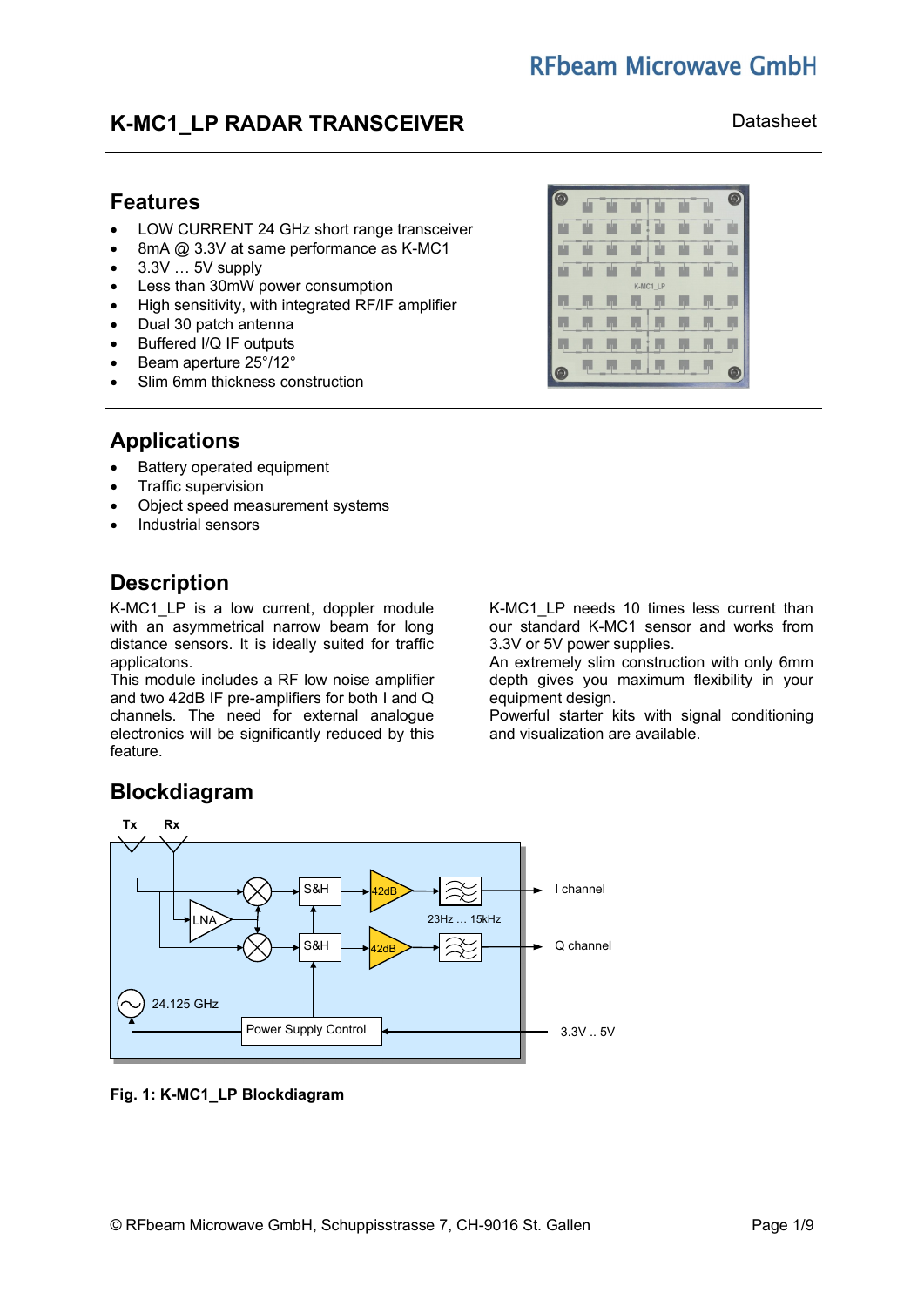# **RFbeam Microwave GmbH**

# K-MC1\_LP RADAR TRANSCEIVER **Datasheet** Datasheet

# **Characteristics**

| Parameter                   | <b>Conditions / Notes</b>                              | <b>Symbol</b>                   | Min    | <b>Typ</b> | <b>Max</b> | <b>Unit</b>          |
|-----------------------------|--------------------------------------------------------|---------------------------------|--------|------------|------------|----------------------|
| <b>Operating conditions</b> |                                                        |                                 |        |            |            |                      |
| Supply voltage              |                                                        | $V_{\rm cc}$                    | 3.15   |            | 6.0        | $\mathsf V$          |
| Supply current              | Module enabled (Pin $1 = V_{IL}$ )                     | $\mathsf{I}_{\mathrm{cc}}$      |        | 7.5        | 9          | mA                   |
| Operating temperature       |                                                        | $T_{op}$                        | $-20$  |            | $+80$      | $^{\circ}C$          |
| Storage temperature         |                                                        | $T_{st}$                        | $-20$  |            | $+80$      | $^{\circ}{\rm C}$    |
| <b>Transmitter</b>          |                                                        |                                 |        |            |            |                      |
| Transmitter frequency       | $U_{\text{VCO}} = 5V$ , T <sub>amb</sub> =-20°C  +80°C | $f_{TX}$                        | 24.050 | 24.150     | 24.250     | GHz                  |
| Frequency drift vs temp.    | $V_{cc} = 5.0V, -20^{\circ}C. +80^{\circ}C^{Note1}$    | $\Delta$ f <sub>TX</sub>        |        | $-1.0$     |            | MHz/°C               |
| Output power                | EIRP peak power                                        | $P_{TX}$                        | $+16$  | $+18$      | $+20$      | dBm                  |
| Transmitter duty cycle      | internally generated                                   | d                               |        | 1          |            | $\%$                 |
| Spurious emission           | According to ETSI 300 440                              | $P_{spur}$                      |        |            | $-30$      | dBm                  |
| Receiver                    |                                                        |                                 |        |            |            |                      |
| Antenna gain                | F <sub>TX</sub> =24.125GHz Note 2                      | $G_{Ant}$                       |        | 18.5       |            | dBi                  |
| LNA gain                    | $F_{RX} = 24.125$ GHz                                  | G <sub>LNA</sub>                |        | 10         |            | dB                   |
| Mixer Conversion loss       | $f_{IF} = 500 Hz$                                      | D <sub>mixer</sub>              |        | $-1$       |            | dB                   |
| Receiver sensitivity        | $f_{IF}$ =500Hz, B=1kHz, S/N=6dB                       | $P_{RX}$                        |        | $-122$     |            | dBm                  |
| Overall sensitivity         | $f_{IF}$ =500Hz, B=1kHz, S/N=6dB                       | $D_{system}$                    |        | $-140$     |            | dBc                  |
|                             |                                                        |                                 |        |            |            |                      |
| IF output                   |                                                        |                                 |        |            |            |                      |
| IF output impedance         |                                                        | $R_{IF\_AC}$                    |        | 100        |            | $\Omega$             |
| IF Amplifier gain           |                                                        | $G_{IF\_AC}$                    |        | 42         |            | dB                   |
| I/Q amplitude balance       | $f_{IF}$ =500Hz, $U_{IF}$ =100mV <sub>pp</sub>         | $\Delta U_{\text{IF}}$          |        | 0          |            | dB                   |
| I/Q phase shift             | $f_{IF} = 500 Hz$ , $U_{IF} = 100 mV_{pp}$             | φ                               | 80     | 90         | 100        | $\circ$              |
| IF frequency range          | -3dB Bandwidth                                         | $f_{IFAC}$                      | 23     |            | 15k        | Hz                   |
| Spurious signals            | Internal regulator @ 100kHz                            | $V_{sp}$                        |        |            | 0.3        | mVrms                |
| IF noise voltage            | $f_{IF} = 1kHz$                                        | $U_{\underline{\text{Fnoise}}}$ |        | 35         |            | $\mu$ V/ $\sqrt{Hz}$ |
|                             | $f_{IF} = 1kHz$                                        | $U_{\text{IFnoise}}$            |        | $-89$      |            | dBV/Hz               |
| IF output offset voltage    | $V_{cc}$ = 5V, AC outputs                              | $U_{\text{os\_AC}}$             | 1.0    | 1.5        | 2.0        | V                    |
| Supply rejection            | Rejection supply pins to _AC outputs, 500Hz            | $D_{\text{supply}}$             |        | $-24$      |            | dB                   |
| Antenna                     |                                                        |                                 |        |            |            |                      |
| Horizontal -3dB beamwidth   | E-Plane                                                | $W_{\varphi}$                   |        | 12         |            | $\circ$              |
| Vertical -3dB beamwidth     | H-Plane                                                | $W_{\theta}$                    |        | 25         |            | $\circ$              |
| Horiz. sidelobe suppression |                                                        | $D_{\varphi}$                   |        | $-20$      |            | dB                   |
| Vert. sidelobe suppression  |                                                        | $\mathsf{D}_\theta$             |        | $-18$      |            | dB                   |
| <b>Body</b>                 |                                                        |                                 |        |            |            |                      |
| <b>Outline Dimensions</b>   | connector left unconnected                             |                                 |        | 65*65*6    |            | mm <sup>3</sup>      |
| Weight                      |                                                        |                                 |        | 50         |            | g                    |
| Connector                   | Module side: AMP X-338069-8                            |                                 |        | 8          |            | pins                 |

Note 1 Transmit frequency stays within 24.050 to 24.250GHz over the specified temperature range

Note 2 Theoretical value, given by Design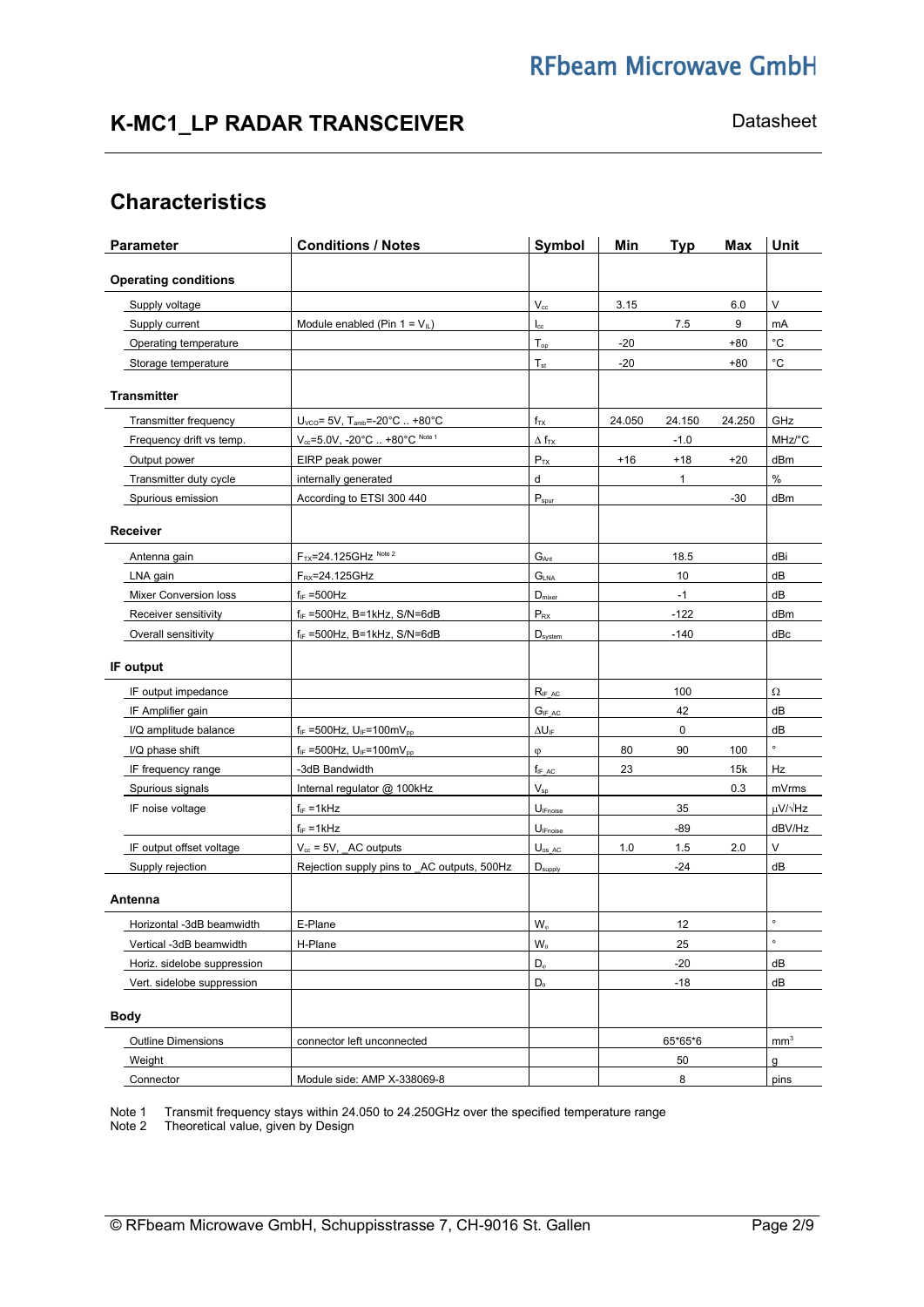# **RFbeam Microwave GmbH**

## K-MC1\_LP RADAR TRANSCEIVER **Datasheet** Datasheet

## **Antenna System Diagram**

This diagram shows module sensitivity in both azimuth and elevation directions. It combines transmitter and receiver antenna characteristics.





## **Pin Configuration**

| Pin | <b>Description</b> | <b>Typical Value</b> |
|-----|--------------------|----------------------|
|     | nc                 |                      |
| 2   | <b>VCC</b>         | 3.3V.5V supply       |
| 3   | <b>GND</b>         | 0V supply            |
| 4   | IF output Q        |                      |
| 5   | IF output I        |                      |
| 6   | nc                 |                      |
|     | nc                 |                      |
| 8   | nc                 |                      |

## **Outline Dimensions**



#### **Fig. 3: Mechanical dimensions**



Mount from back side using thread marked with **B**: M2.5 screws, screw depth < 3.5mm

**Keep out zone C (tuning srcew)**

**K-MC1\_LP modules must not be used without screws in A.**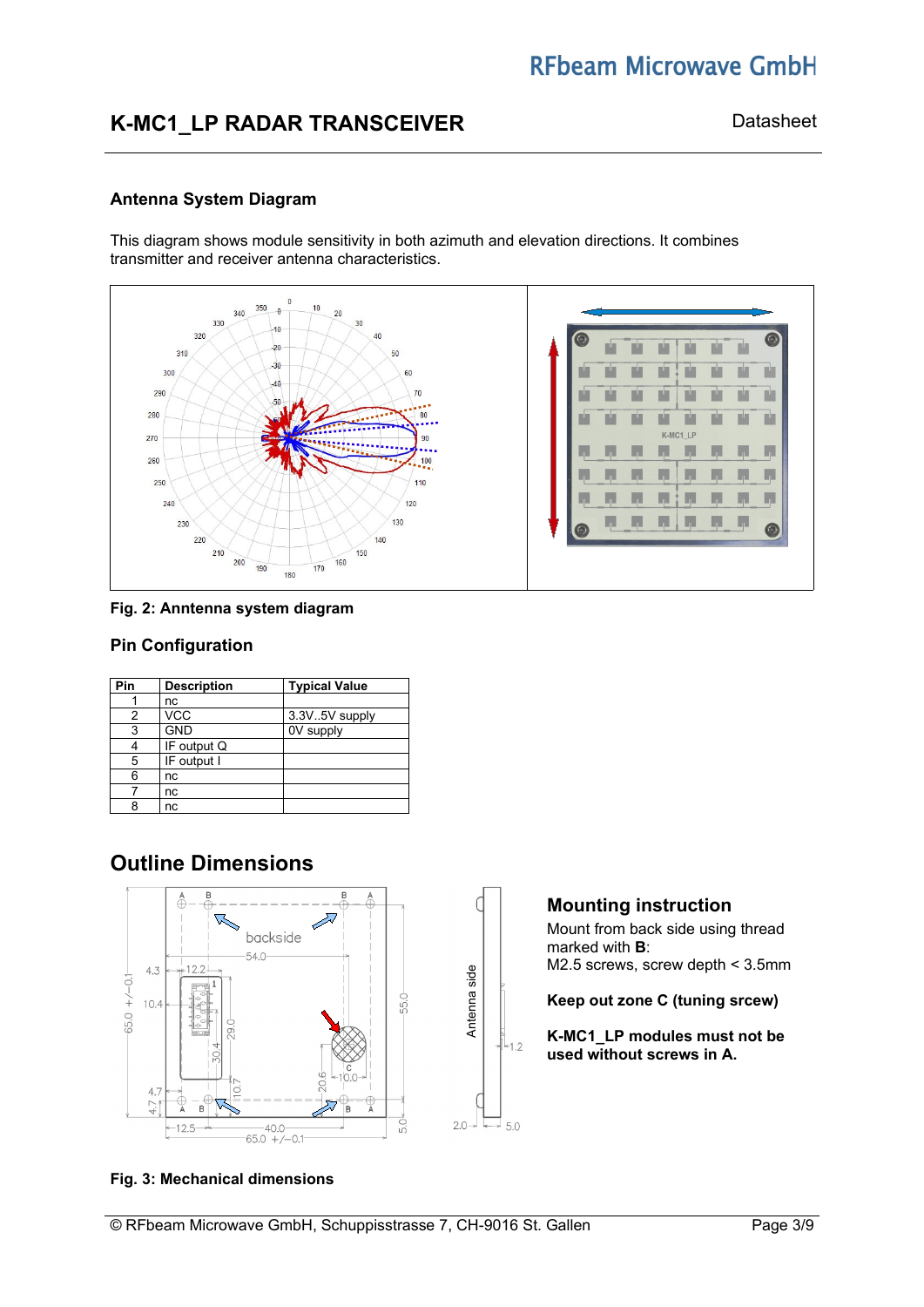# K-MC1\_LP RADAR TRANSCEIVER **Datasheet** Datasheet

# **Application Notes**

## **Main Differences K-MC1\_LP vs K-MC1**

|                                                                                                                                                                                                                                                                                                                                                                                                                | K-MC_LP                                                                                                                                         | K-MC1                                                                                                   |
|----------------------------------------------------------------------------------------------------------------------------------------------------------------------------------------------------------------------------------------------------------------------------------------------------------------------------------------------------------------------------------------------------------------|-------------------------------------------------------------------------------------------------------------------------------------------------|---------------------------------------------------------------------------------------------------------|
| Current consumption (typ.)                                                                                                                                                                                                                                                                                                                                                                                     | 7.5mA                                                                                                                                           | 70 <sub>m</sub> A                                                                                       |
| <b>Supply Voltage</b>                                                                                                                                                                                                                                                                                                                                                                                          | 3.15V  6V                                                                                                                                       | 4.75V  5.25V                                                                                            |
| VCO Input (FMCW, FSK)                                                                                                                                                                                                                                                                                                                                                                                          | not available                                                                                                                                   | yes                                                                                                     |
| IF highspeed DC output                                                                                                                                                                                                                                                                                                                                                                                         | not available                                                                                                                                   | yes                                                                                                     |
| IF output DC offset (typ.)                                                                                                                                                                                                                                                                                                                                                                                     | 1.5V                                                                                                                                            | 2.5V                                                                                                    |
| RSW rapid sleep wakeup                                                                                                                                                                                                                                                                                                                                                                                         | not available, not necessary                                                                                                                    | yes (sleep current typ 7mA)                                                                             |
| Sensitivity (typical)                                                                                                                                                                                                                                                                                                                                                                                          | $-140$ d $Bc$                                                                                                                                   | $-141dBc$                                                                                               |
| IF noise voltage (typ. @1kHz)                                                                                                                                                                                                                                                                                                                                                                                  | $-91$ d $BV/Hz$                                                                                                                                 | -96dBV/Hz                                                                                               |
| SNR Signal-to-noise ratio<br>same signal for comparison<br>K-MC1_LP has similar sensitivity as<br>K-MC1 despite the higher noise level.                                                                                                                                                                                                                                                                        | MW<br>անդիպային այն առին այն ա<br>$0.7$ 0.8 0.9<br>1.0 1.1 1.2 1.3 1.4 1.5<br>kHz<br>$5dB/div \rightarrow SNR = 32dB$                           | $0.7$ $0.8$ $0.9$<br>$1.1$ $1.2$ $1.3$ $1.4$ $1.5$<br>1.0<br>kHz<br>5dB/div $\rightarrow$ SNR = 33dB    |
| Worst case 1/f Noise<br>comparison<br>Low current technology of K-MC1 LP<br>requires high sensitive mixer diodes in<br>order to get same sensitivity as K-MC1.<br>Higher 1/f noise is caused by these<br>diodes and by aliasing of internal<br>switching noise.<br>Please note, that higher K-MC1 LP<br>noise does not significantly affect the<br>SNR (signal-to-noise ratio). See<br>diagrams above for SNR. | $dBV$ , measured at Bandwidth B = 5.4Hz<br>$-70$<br>$-75$<br>K-MC1 LP<br>-80<br>$-85$<br>-90<br>K-MC<br>$-95$<br>$-100$<br>1k<br>2k<br>3k<br>4k | 5k<br>6k<br>7k<br>8k<br>K-MC1 sample with minimal noise floor and K-MC1_LP sample with high noise floor |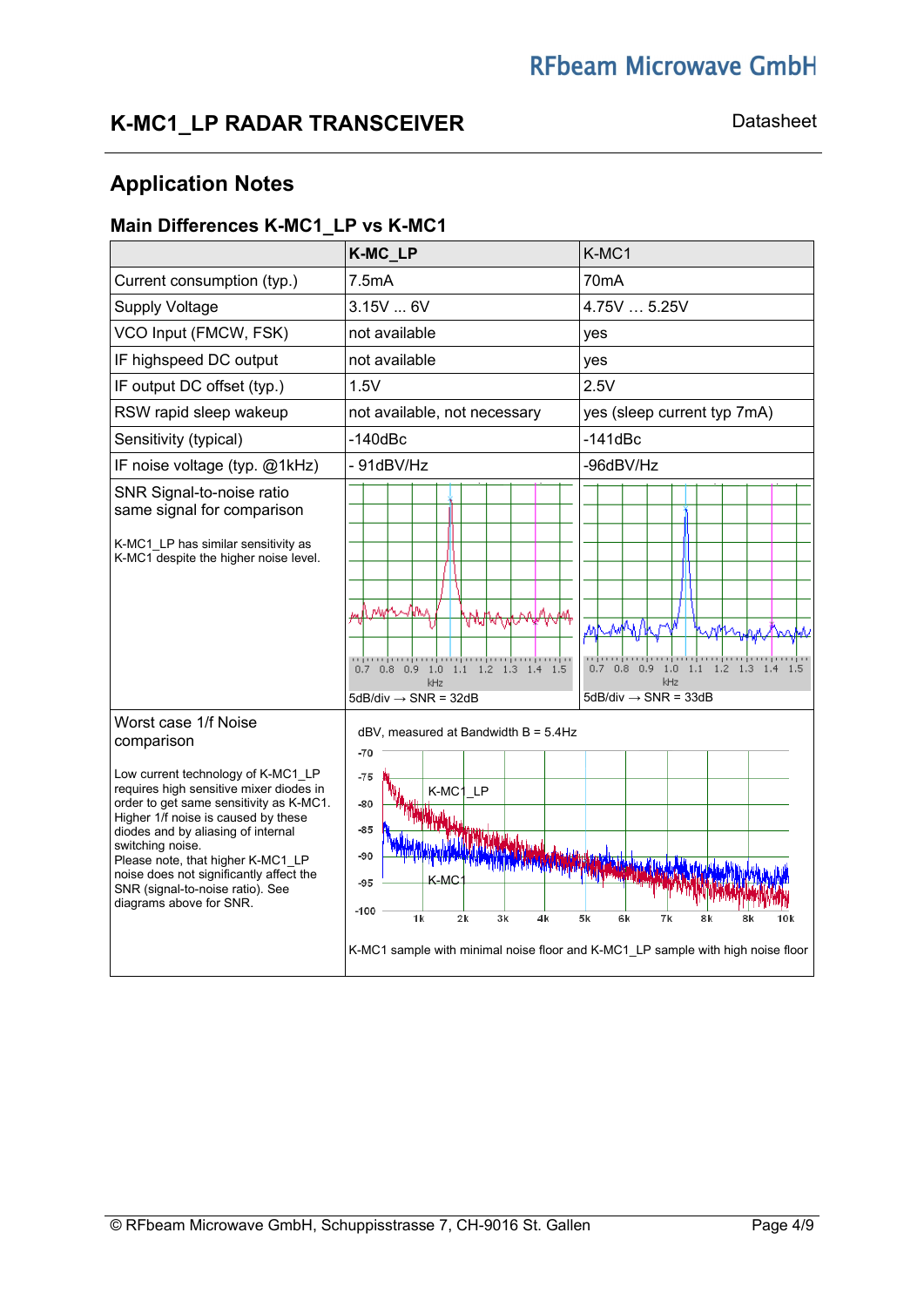# **RFbeam Microwave GmbH**

## **K-MC1 LP RADAR TRANSCEIVER** Datasheet

## **Sensitivity and Maximum Range**

The values indicated here are intended to give you a 'feeling' of the attainable detection range with this module. It is not possible to define an exact RCS (radar cross section) value of real objects because reflectivity depends on many parameters. The RCS variations however influence the maximum range only by  $\sqrt[4]{\sigma}$ .

Maximum range for Doppler movement depends mainly on: - Module sensitivity **S:** -140dBc (@1kHz IF Bandwidth) - Carrier frequency and the contract of the carrier frequency of the contract of the 24.125GHz - Radar cross section RCS ("reflectivity") of the object  $\sigma$ <sup>1)</sup>:  $1$ : 1m<sup>2</sup> approx. for a moving person  $>50m<sup>2</sup>$  for a moving car

 $1)$  RCS indications are very inaccurate and may vary by factors of 10 and more.

The famous "Radar Equation" may be reduced for our K-band module to the following relation:

 $r = 0.0167 \cdot 10^{40} \cdot \sqrt[4]{\sigma}$ 

Using this formula, you get an indicative detection range of

> 50 meters for a moving person

> 140 meters for a moving car

Please note, that range values also highly depend on the performance of signal processing, environment conditions (i.e. rain), housing of the module and other factors.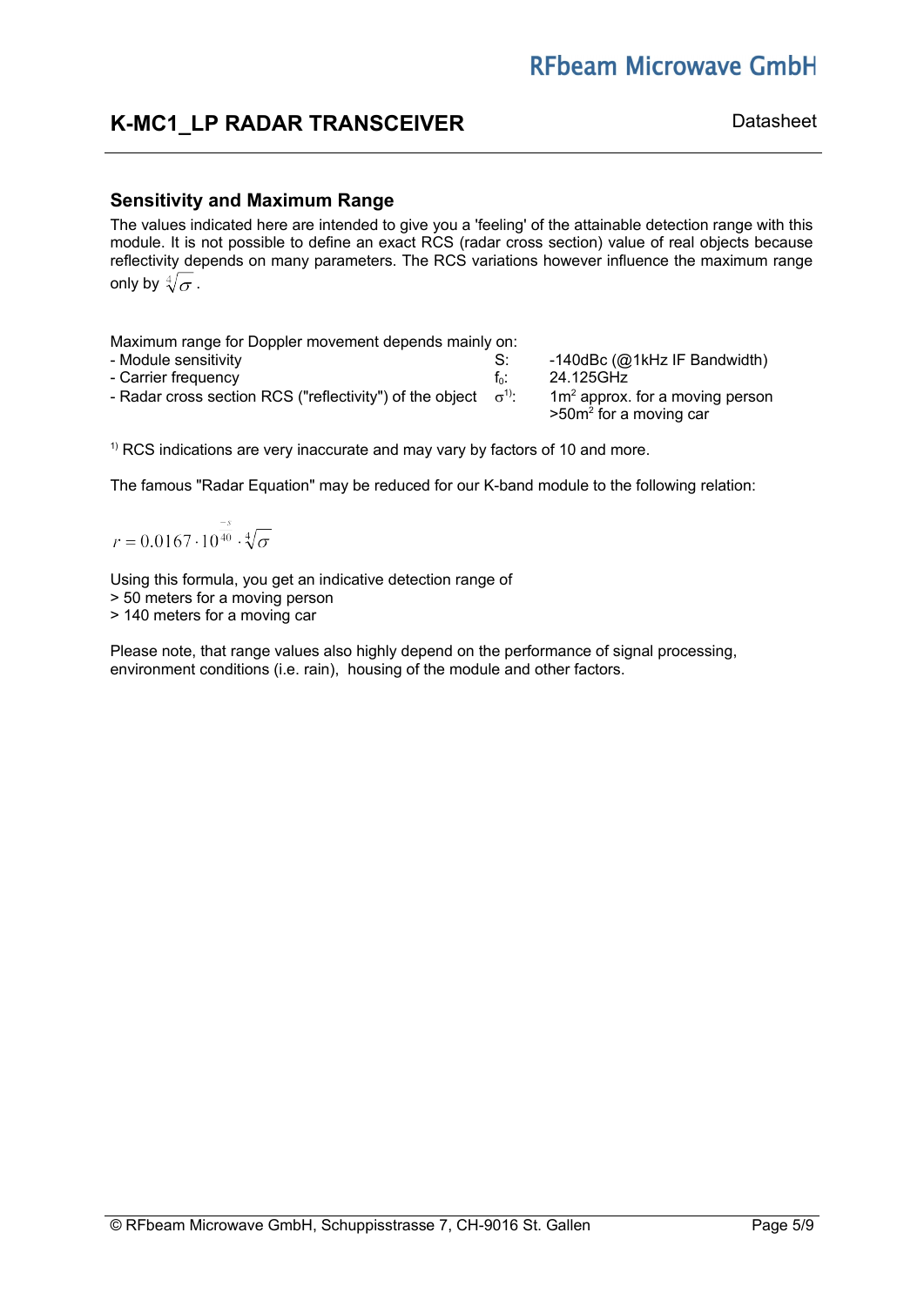## **K-MC1 LP RADAR TRANSCEIVER** Datasheet

## **Integrators Information**

## **Installation Instruction**

#### **Mechanical enclosure**

It is possible to hide the sensor behind a so called radome (short for radar dome) to protect it from environmental influences or to simply integrate it in the case of the end product. A radar sensor can see trough different types of plastic and glass of any colour as long as it is not metallized. This allows for a very flexible design of the housing as long as the rules below are observed.

- Cover must not be metallic.
- No plastic coating with colors containing metallic or carbon particles.
- Distance between cover and front of Radar sensor >= 6.2mm
- Best cover material is Polycarbonat or ABS
- Best cover thickness is 3-4mm
- Vibrations of the Radar antenna relatively to the cover should be avoided, because this generates signals that can trigger the output
- The cover material can act as a lens and focus or disperse the transmitted waves. Use a constant material thickness within the area used for transmission to minimize the effect of the radome to the radiated antenna pattern.

#### **Note**

Detailed information about the calculation and thickness for different cover materials can be found in the application note "AN-03-Radome".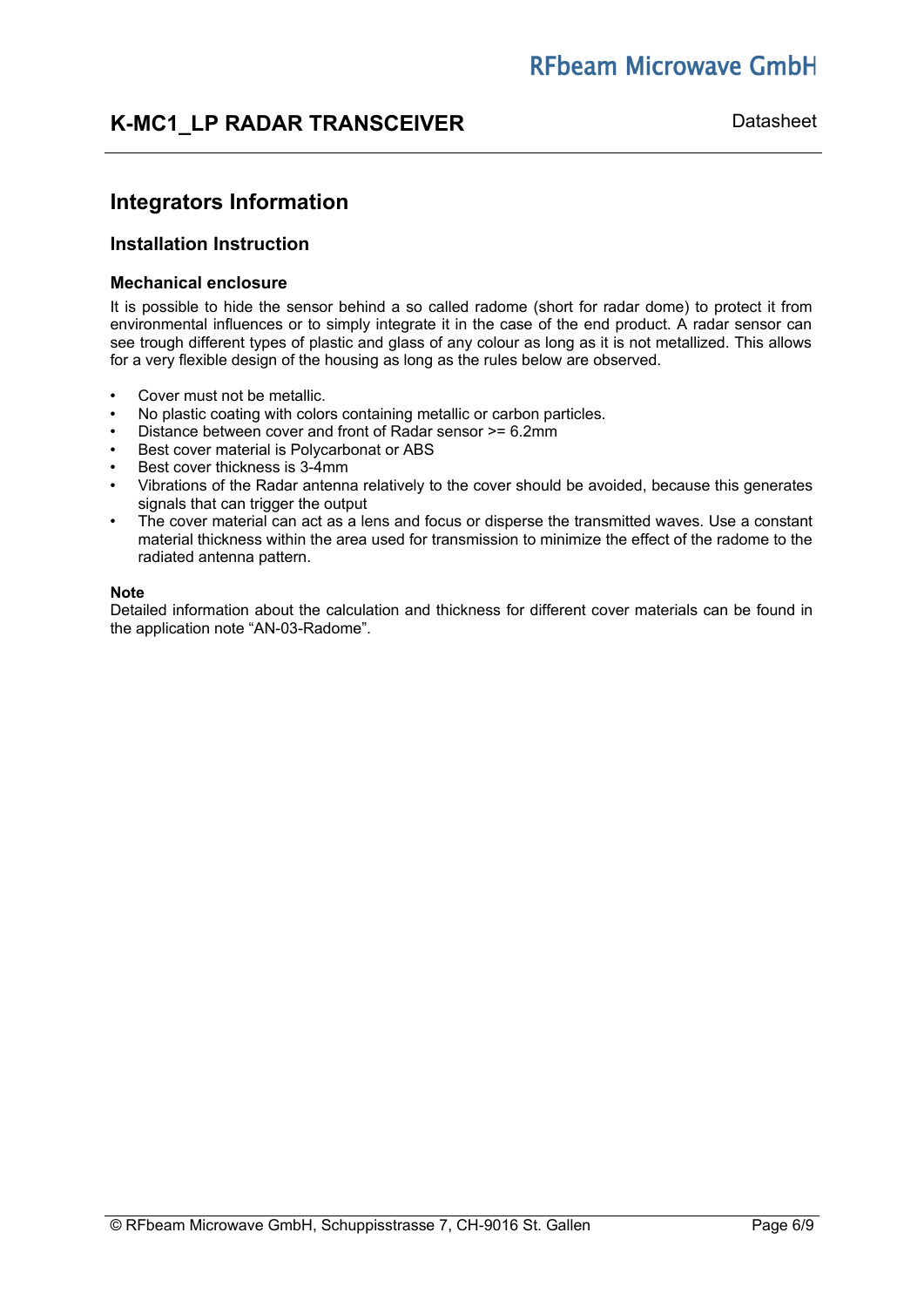## **K-MC1 LP RADAR TRANSCEIVER** Datasheet

## **United States (FCC) and Canada (ISED)**

This module has been granted modular approval for fixed and/or mobile applications. The modular approval allows the end user to integrate the module into a finished product without obtaining subsequent and separate FCC/ISED approvals for intentional radiation, provided no changes or modifications are made to the module circuitry. Changes or modifications could void the user's authority to operate the equipment. The end user must comply with all of the instructions provided by the Grantee, which indicate installation and/or operating conditions necessary for compliance. The finished product is required to comply with all applicable FCC/ISED equipment authorizations regulations, requirements and equipment functions not associated with the transmitter module portion.

#### **Note**

Modification to this product will void the users' authority to operate this equipment.

#### **Warning**

The OEM integrator is responsible for the final compliance of the end product with this integrated modular approved transmitter module. This includes measurements with the RF module integrated and activated as defined in KDB 996369 and if applicable appropriate equipment authorizations as defined in §15.101.

### **Labelling and user information requirements**

If the label of the module is not visible from the outside of the end product, it must include the following texts on the label of the host product:

FCC: Contains FCC ID: 2ASYV-K-MC1LP<br>ISED: Contains IC: 24358-KMC1LP Contains IC: 24358-KMC1LP

In addition to marking the product with the appropriate ID's, the end product shall bear the following statement in a conspicuous location on the label or alternatively in the user manual:

This device complies with Part 15 of the FCC Rules and with Industry Canada licence-exempt RSS standard(s). Operation is subject to the following two conditions: (1) this device may not cause harmful interference, and (2) this device must accept any interference received, including interference that may cause undesired operation.

Le présent appareil est conforme aux CNR d'Industrie Canada applicables aux appareils radio exempts de licence. L'exploitation est autorisée aux deux conditions suivantes: (1) l'appareil ne doit pas produire de brouillage, et (2) l'appareil doit accepter tout brouillage radioélectrique subi, même si le brouillage est susceptible d'en compromettre le fonctionnement.

#### **RF Exposure**

This module is approved for installation into fixed and/or mobile host platforms and must not be colocated or operating in conjunction with any other antenna or transmitter except in accordance with FCC/ISED multi-transmitter guidelines. End users must be provided with transmitter operating conditions for satisfying RF Exposure compliance.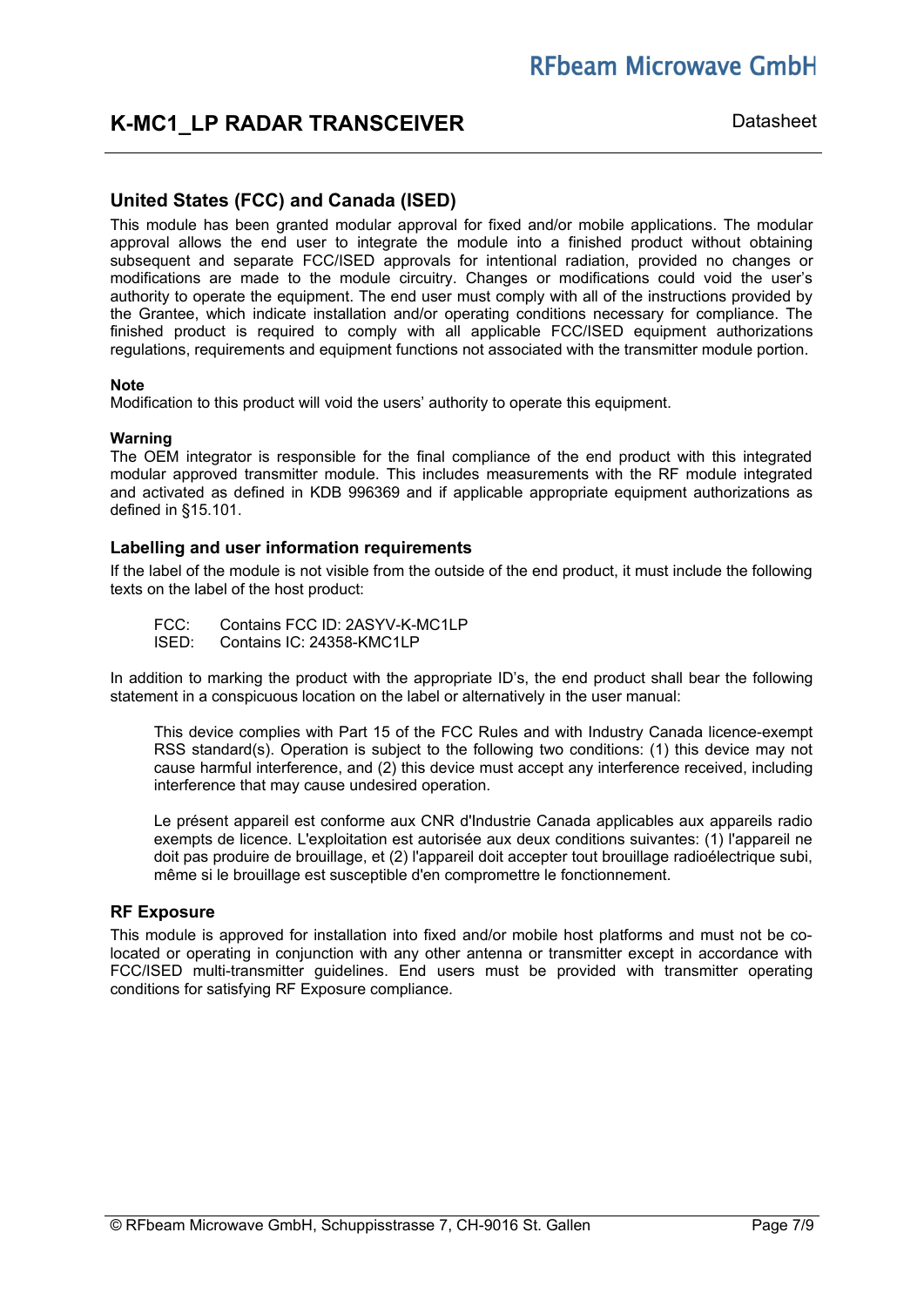## **K-MC1 LP RADAR TRANSCEIVER** Datasheet

## **Europe (CE-RED)**

This module is a Radio Equipment Directive assessed radio module that is CE complaint and have been manufactured and tested with the intention of being integrated into a final product.

According to the RED every final product that includes a radio module is also a radio product which falls under the scope of the RED. This means that OEM and host manufacturers are ultimately responsible for the compliance of the host and the module. The final product must be reassessed against all of the essential requirements of the RED before it can be placed on the EU market. This includes reassessing the module for compliance against the following RED articles:

- Article 3.1(a): Health and safety
- Article 3.1(b): Electromagnetic compatibility (EMC)<br>• Article 3.2: Efficient use of radio spectrum (RF)
- Article 3.2: Efficient use of radio spectrum (RF)

The RED knows different conformity assessment procedures to show compliance against the essential requirements (See RED Guide, chapter 2.6b). As long as the radio module can show compliance to Article 3.2 by the use of a harmonized standard, which is listed in the official journal of the EU (OJEU), it is not necessary to do an EU type examination for the final radio product by a notified body. In this case it is possible to demonstrate conformity according to the essential requirements of the RED by using Module A (Annex II of the RED), which allows to show conformity by internal production control.

#### **Note**

As long as a harmonized standard listed in the OJEU can be used to demonstrate conformity in accordance with Article 3.2 of the RED, it is possible to carry out the CE certification in self-declaration without the involvement of a notified body.

The K-MC1\_LP shows compliance against the Article 3.2 by the use of the standard EN 300 440 which is a harmonized standard listed in the OJEU, what gives the possibility to show conformity by internal production control.

An OEM integrator can show compliance to article 3.1(a) and 3.1(b) for the final product by doing internal or external tests and following the Module A (Annex II of the RED) assessment procedure. To show compliance against article 3.2 it is possible to reuse the assessment of the K-MC1. LP as long as it is the only radio module in the final product or if the integrator can guarantee that only one radio module is operating at the same time. Test reports of the K-MC1 LP are available on request.

#### **Note**

The ETSI guide EG 203 367 provides detailed guidance on the application of harmonized standards to multi-radio and combined equipment to demonstrate conformity.

#### **RF Exposure Information (MPE)**

This device has been tested and meets applicable limits for Radio Frequency (RF) exposure. A detailed calculation to show compliance to the RED Article 3.1(a) is available on request.

#### **Simplified DoC Statement**

Hereby, RFbeam Microwave GmbH declares that the radio equipment type K-MC1 LP is in compliance with Directive 2014/53/EU. The declaration of conformity may be consulted at [www.rfbeam.ch.](http://www.rfbeam.ch/)